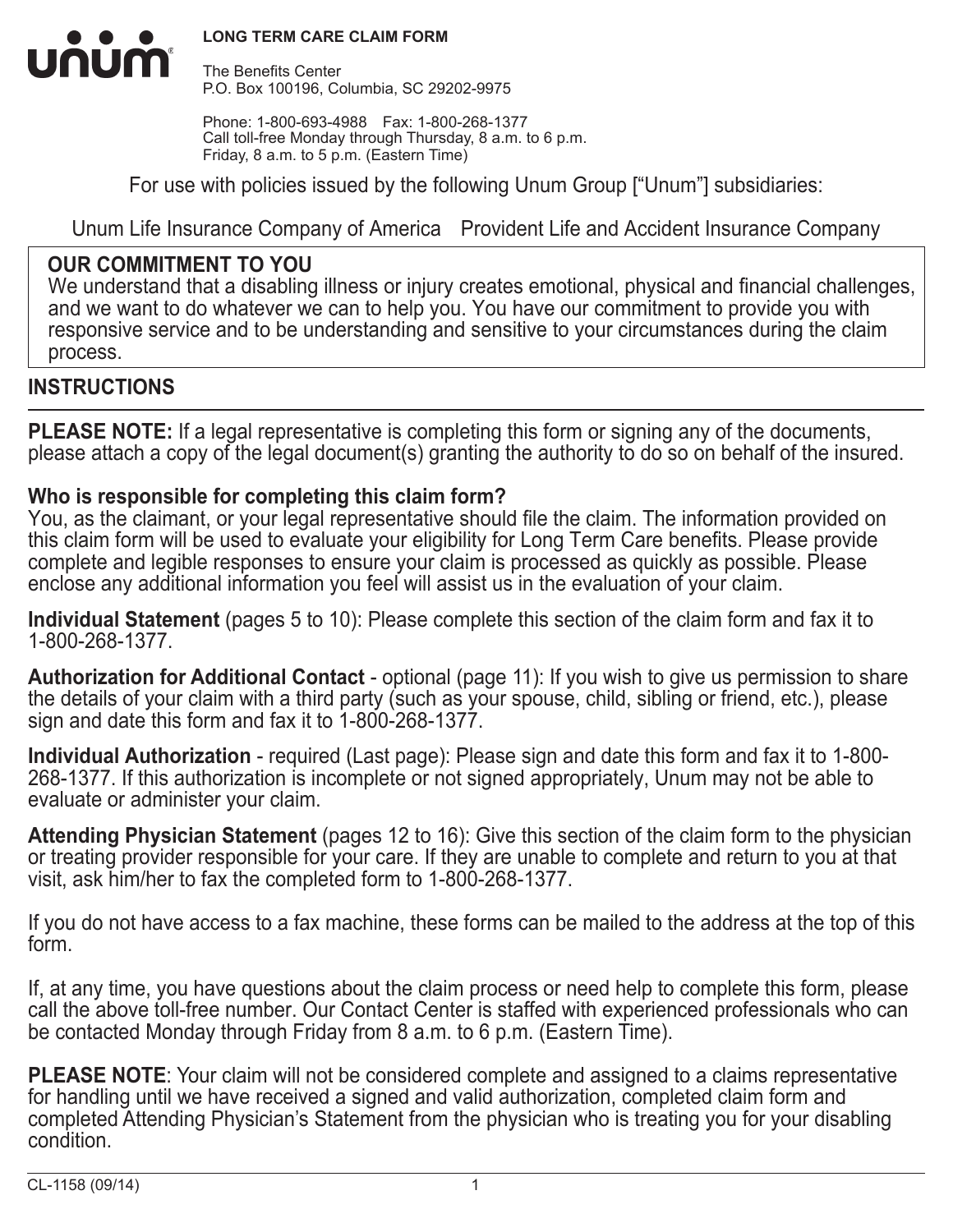#### **LONG TERM CARE CLAIM FORM** <u>UNUM</u> The Benefits Center P.O. Box 100196, Columbia, SC 29202-9975 Phone: 1-800-693-4988 Fax: 1-800-268-1377 Call toll-free Monday through Thursday, 8 a.m. to 6 p.m. Friday, 8 a.m. to 5 p.m. (Eastern Time)

#### **Fraud Warning**

For your protection, the laws of several states, including Alaska, Arizona, Arkansas, Delaware, Idaho, Indiana, Louisiana, Maine, Maryland, New Mexico, Ohio, Oklahoma, Rhode Island, Tennessee, Texas, Virginia, Washington, and West Virginia require the following statement to appear on this claim form:

Any person who knowingly and with the intent to injure, defraud or deceive an insurance company presents a false or fraudulent claim for payment of a loss or benefit or knowingly presents false information in an application for insurance is guilty of a crime and may be subject to fines and confinement in prison.

#### **Fraud Warning for Alabama Residents**

For your protection, Alabama law requires the following to appear on this claim form: Any person who knowingly presents a false or fraudulent claim for payment of a loss or benefit or who knowingly presents false information in an application for insurance is guilty of a crime and may be subject to restitution fines or confinement in prison, or any combination thereof.

#### **Fraud Warning for California Residents**

For your protection, California law requires the following to appear on this claim form: Any person who knowingly presents a false or fraudulent claim for the payment of a loss is quilty of a crime and may be subject to fines and confinement in state prison.

#### **Fraud Warning for Colorado Residents**

For your protection, Colorado law requires the following to appear on this claim form: It is unlawful to knowingly provide false, incomplete, or misleading facts or information to an insurance company for the purpose of defrauding or attempting to defraud the company. Penalties may include imprisonment, fines, denial of insurance, and civil damages. Any insurance company or agent of an insurance company who knowingly provides false, incomplete, or misleading facts or information to a policyholder or claimant for the purpose of defrauding or attempting to defraud the policyholder or claimant with regard to a settlement or award payable from insurance proceeds shall be reported to the Colorado Division of Insurance within the Department of Regulatory Agencies.

### **Fraud Warning for District of Columbia Residents**

For your protection, the District of Columbia requires the following to appear on this claim form: WARNING: It is a crime to provide false or misleading information to an insurer for the purpose of defrauding the insurer or any other person. Penalties include imprisonment and/or fines. In addition, an insurer may deny insurance benefits, if false information materially related to a claim was provided by the applicant.

### **Fraud Warning for Florida Residents**

For your protection, Florida law requires the following to appear on this claim form: Any person who knowingly and with intent to injure, defraud or deceive any insurer, files a statement of claim or an application containing false, incomplete or misleading information is guilty of a felony of the third degree.

### **Fraud Warning for Kentucky Residents**

For your protection, Kentucky law requires the following to appear on this claim form: Any person who knowingly and with intent to defraud any insurance company or other person files a statement of claim containing any materially false information or conceals, for the purpose of misleading, information concerning any fact material thereto commits a fraudulent insurance act, which is a crime.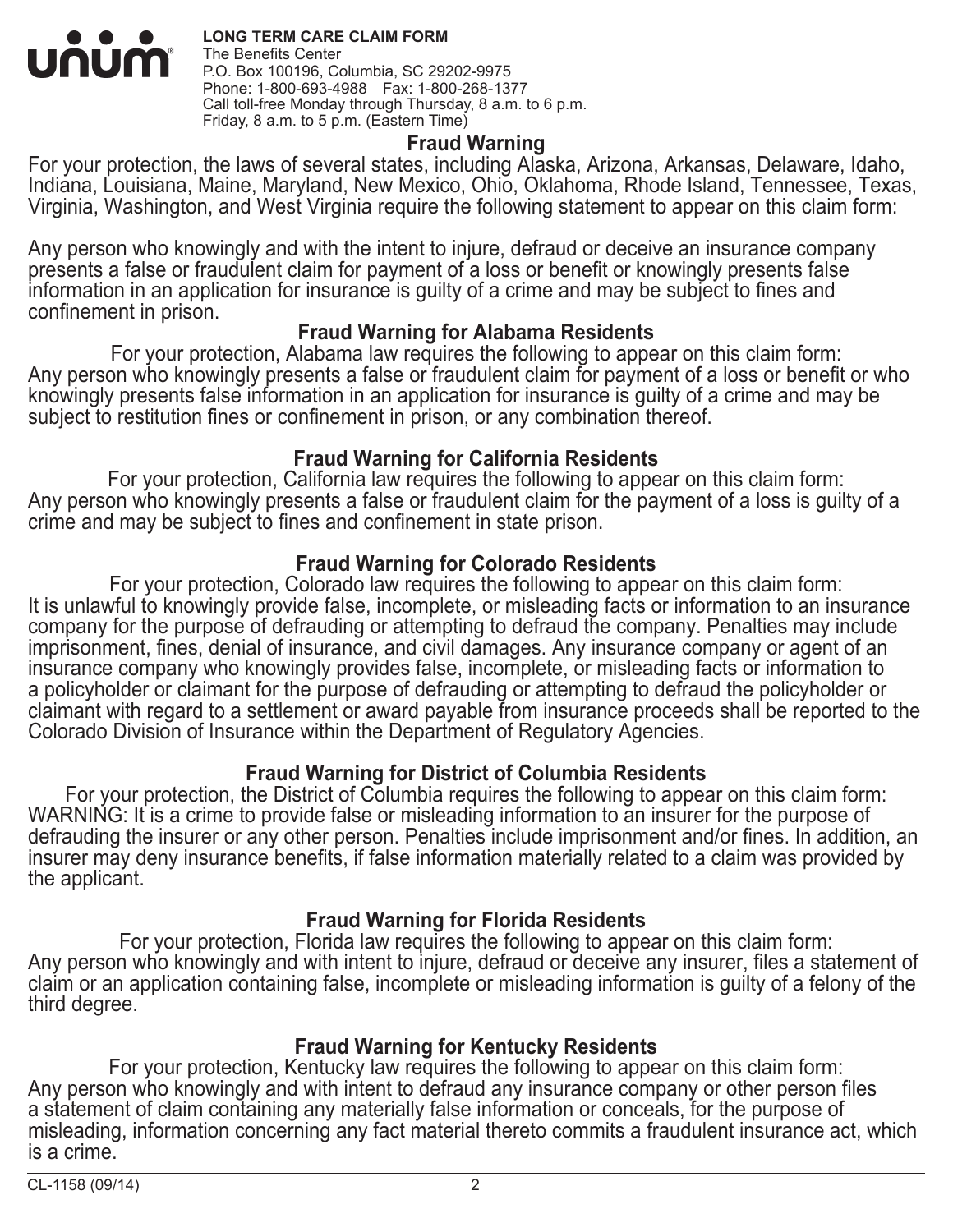

#### **LONG TERM CARE CLAIM FORM**

The Benefits Center P.O. Box 100196, Columbia, SC 29202-9975 Phone: 1-800-693-4988 Fax: 1-800-268-1377 Call toll-free Monday through Thursday, 8 a.m. to 6 p.m. Friday, 8 a.m. to 5 p.m. (Eastern Time)

#### **Fraud Warning for Minnesota Residents**

For your protection, Minnesota law requires the following to appear on this claim form: A person who files a claim with intent to defraud or helps commit a fraud against an insurer is guilty of a crime.

#### **Fraud Warning for New Hampshire Residents**

For your protection, New Hampshire law requires the following to appear on this claim form: Any person who, with a purpose to injure, defraud, or deceive any insurance company, files a statement of claim containing any false, incomplete, or misleading information is subject to prosecution and punishment for insurance fraud, as provided in RSA 638.20.

#### **Fraud Warning for New Jersey Residents**

For your protection, New Jersey law requires the following to appear on this claim form: Any person who knowingly and with intent to defraud any insurance company or other persons, files a statement of claim containing any materially false information, or conceals for the purpose of misleading, information concerning any fact, material thereto, commits a fraudulent insurance act, which is a crime, subject to criminal prosecution and civil penalties.

**Fraud Warning for New York Residents**<br>For your protection, New York law requires the following to appear on this claim form:<br>Any person who knowingly and with the intent to defraud any insurance company or other<br>person fi claim for each such violation.

### **Fraud Warning for Pennsylvania Residents**

For your protection, Pennsylvania law requires the following to appear on this claim form: Any person who knowingly and with intent to defraud any insurance company or other person files an application for insurance or statement of claim containing any materially false information or conceals for the purpose of misleading, information concerning any fact material thereto commits a fraudulent insurance act, which is a crime and subjects such person to criminal and civil penalties.

### **Fraud Warning for Puerto Rico Residents**

For your protection, Puerto Rico law requires the following to appear on this claim form: Any person who knowingly and with the intention of defrauding presents false information in an insurance application, or presents, helps, or causes the presentation of a fraudulent claim for the payment of a loss or any other benefit, or presents more than one claim for the same damage or loss,<br>shall incur a felony and, upon conviction, shall be sanctioned for each violation with the penalty of a fine of not less than five thousand dollars (\$5,000) and not more than ten thousand dollars (\$10,000), or a fixed term of imprisonment for three (3) years, or both penalties. If aggravating circumstances are present, the penalty thus established may be increased to a maximum of five (5) years; if extenuating circumstances are present, it may be reduced to a minimum of two (2) years.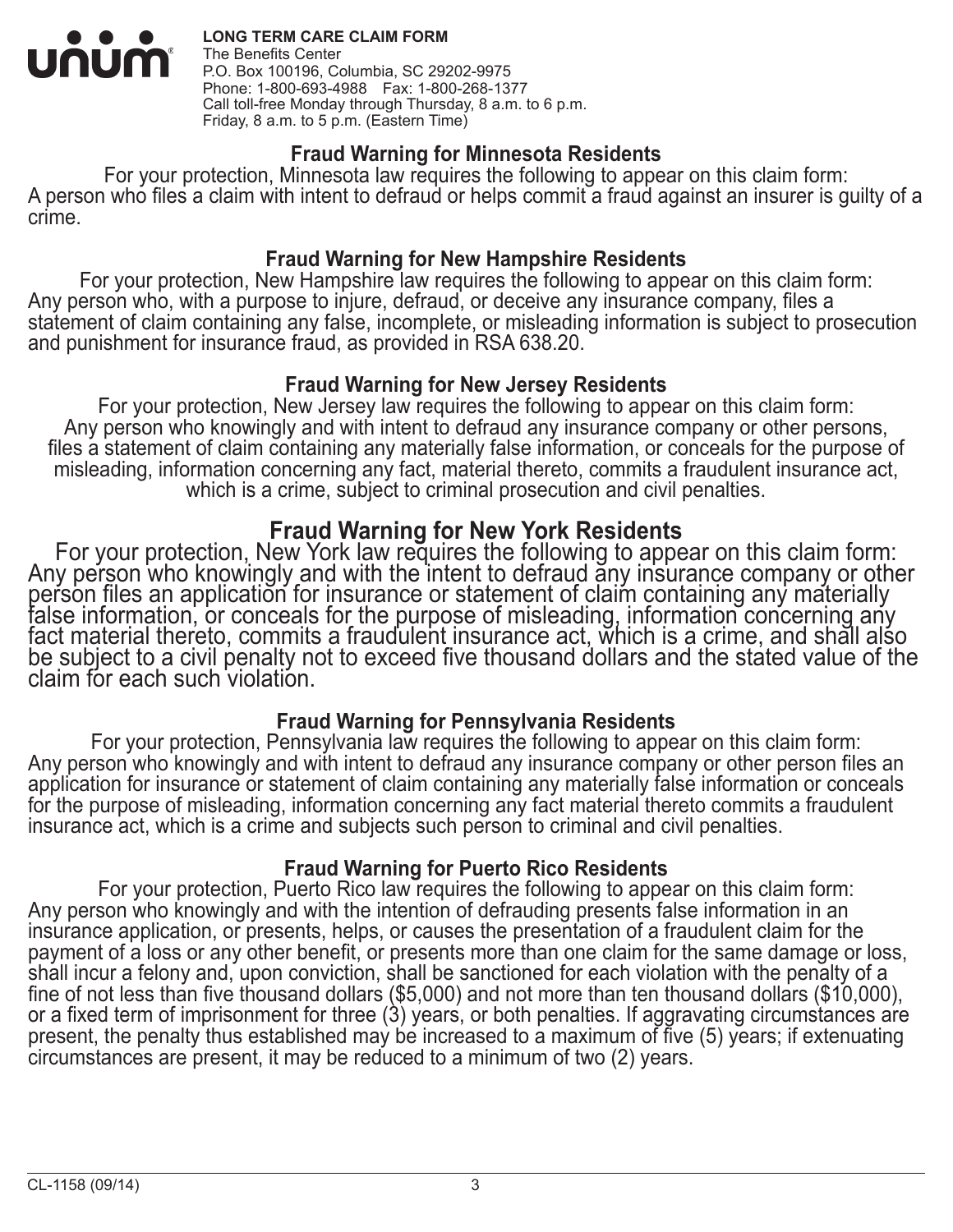

**LONG TERM CARE CLAIM FORM** The Benefits Center P.O. Box 100196, Columbia, SC 29202-9975 Phone: 1-800-693-4988 Fax: 1-800-268-1377 Call toll-free Monday through Thursday, 8 a.m. to 6 p.m. Friday, 8 a.m. to 5 p.m. (Eastern Time)

### **A Brief Overview of a Long Term Care Policy**

In general, an insured's entitlement to benefits for Long Term Care Insurance is based on a loss of independence with Activities of Daily Living (ADLs) and/or the presence of a cognitive impairment requiring another person's assistance/supervision. Assistance with an ADL can mean either the stand-by or hands-on assistance of another individual.

 $\_$  ,  $\_$  ,  $\_$  ,  $\_$  ,  $\_$  ,  $\_$  ,  $\_$  ,  $\_$  ,  $\_$  ,  $\_$  ,  $\_$  ,  $\_$  ,  $\_$  ,  $\_$  ,  $\_$  ,  $\_$  ,  $\_$  ,  $\_$  ,  $\_$  ,  $\_$  ,  $\_$  ,  $\_$  ,  $\_$  ,  $\_$  ,  $\_$  ,  $\_$  ,  $\_$  ,  $\_$  ,  $\_$  ,  $\_$  ,  $\_$  ,  $\_$  ,  $\_$  ,  $\_$  ,  $\_$  ,  $\_$  ,  $\_$  ,

### **The Activities of Daily Living (ADLs) are generally defined as follows:**

**Bathing** - washing oneself by sponge bath; or in either a tub or shower, including the task of getting into or out of the tub or shower with or without equipment or adaptive devices.

**Dressing** - putting on and taking off all items of clothing and any necessary braces, fasteners, or artificial limbs.

**Toileting** - getting to and from the toilet, getting on and off the toilet, and performing associated personal hygiene.

**Transferring** - moving into or out of a bed, chair, or wheelchair with or without equipment such as canes, quad canes, walkers, crutches or grab bars or other support devices including mechanical or motorized devices.

**Continence** - the ability to maintain control of bowel or bladder function; or when unable to maintain control of bowel or bladder function, the ability to perform associated personal hygiene (including caring for catheter or colostomy bag).

**Eating** - feeding oneself by getting food into the body from a receptacle (such as a plate, cup or table) or by a feeding tube or intravenously.

You will be considered able to perform the above ADLs if the ADLs can be performed by you using equipment or adaptive devices, and you do not require the assistance of another person to perform the ADLs.

\_\_\_\_\_\_\_\_\_\_\_\_\_\_\_\_\_\_\_\_\_\_\_\_\_\_\_\_\_\_\_\_\_\_\_\_\_\_\_\_\_\_\_\_\_\_\_\_\_\_\_\_\_\_\_\_\_\_\_\_\_\_\_\_\_\_\_\_\_\_\_\_\_\_\_\_\_\_\_\_\_\_\_\_\_

#### **Cognitive impairment generally means:**

You have suffered a deterioration or loss in your intellectual capacity which requires another person's assistance or verbal cueing to protect yourself or others as measured by clinical evidence and standardized tests which reliably measure your impairment in the following areas:

- (a) Your short or long term memory;
- (b) Your orientation as to person (such as who you are), place (such as your location) and time (such as day, date and year);
- (c) Your deductive or abstract reasoning.

Such loss in intellectual capacity can result from Alzheimer's disease or similar forms of cognitive impairment.

**Note:** If your claim is based on a cognitive impairment and you have not yet had cognitive testing, we recommend you discuss this with your physician as having standardized cognitive testing may expedite our review of your claim.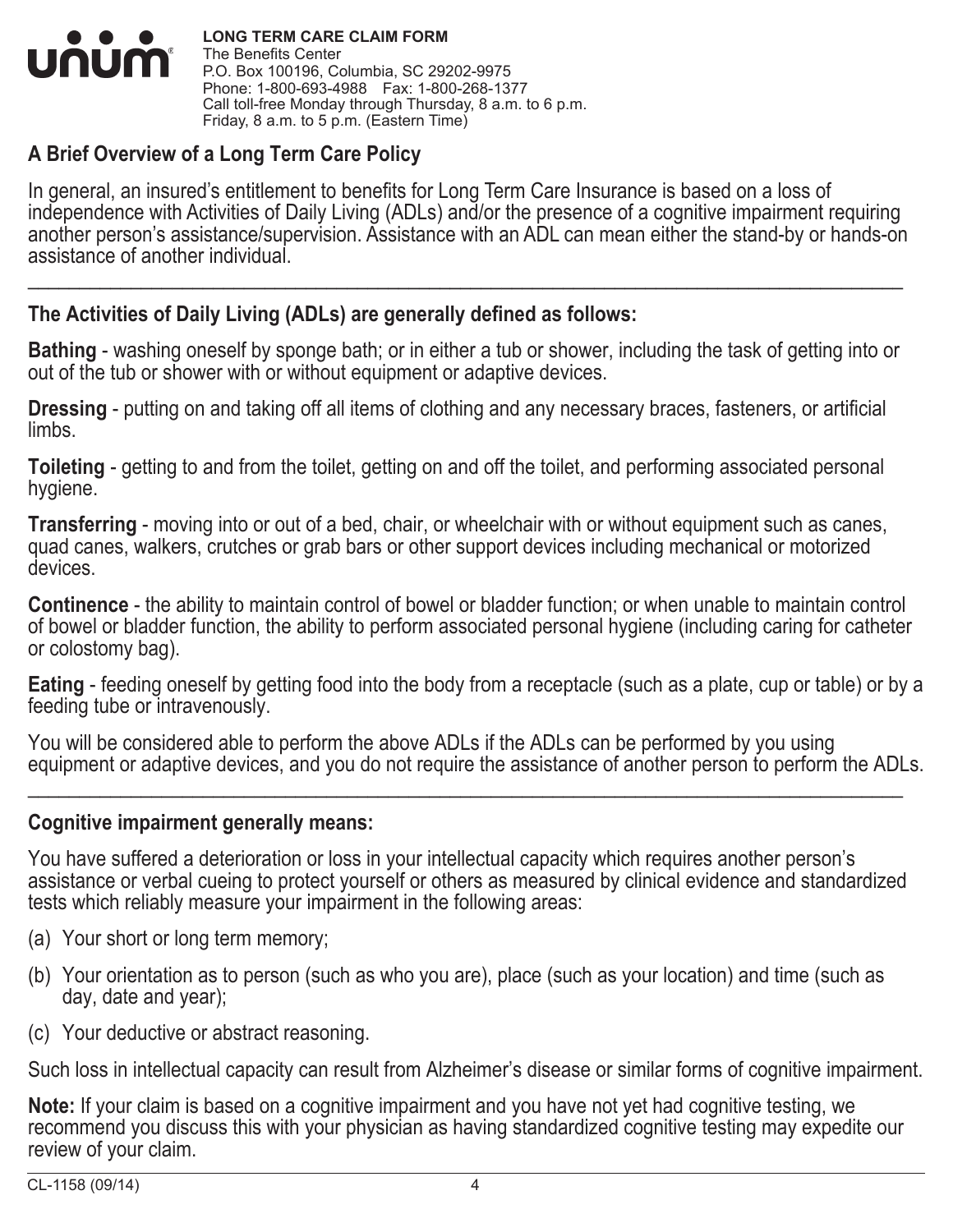|                                    | <b>LONG TERM CARE CLAIM FORM</b><br>The Benefits Center                                                |
|------------------------------------|--------------------------------------------------------------------------------------------------------|
| <u>unumi</u>                       | P.O. Box 100196, Columbia, SC 29202-9975                                                               |
|                                    | Phone: 1-800-693-4988  Fax: 1-800-268-1377<br>Call toll-free Monday through Thursday, 8 a.m. to 6 p.m. |
|                                    | Friday, 8 a.m. to 5 p.m. (Eastern Time)                                                                |
|                                    | <b>INDIVIDUAL STATEMENT (PLEASE PRINT)</b>                                                             |
| A. Information About You           |                                                                                                        |
| <b>Last Name</b>                   | <b>Suffix</b><br><b>First Name</b><br>MI                                                               |
|                                    |                                                                                                        |
| Date of Birth (mm/dd/yy)           | <b>Social Security Number</b><br>Gender<br>$\square$ Male                                              |
| <b>Home Address</b>                | $\square$ Female                                                                                       |
|                                    |                                                                                                        |
| City                               | <b>State</b><br>Zip                                                                                    |
|                                    |                                                                                                        |
| <b>Home Telephone Number</b>       | <b>Policy Number</b><br><b>Cell Phone Number</b>                                                       |
|                                    |                                                                                                        |
| Where are you currently residing?  |                                                                                                        |
| $\Box$ Your residence              | $\Box$ Nursing Care Facility (Nursing Home)                                                            |
| $\Box$ Hospital                    | $\Box$ Assisted Living or Residential Care Facility                                                    |
| $\Box$ Independent Living Facility | $\Box$ Other                                                                                           |
| If other than your home address:   |                                                                                                        |
| Name of Facility/Location:         |                                                                                                        |
| Address:                           |                                                                                                        |
|                                    | Date Entered (mm/dd/yy):                                                                               |
| Fax $#$ :                          |                                                                                                        |
| Are you employed? □ Yes □ No       |                                                                                                        |
| If yes, where?                     | How many hours per day/week?                                                                           |
|                                    | <b>B. Information About the Condition(s) Causing Your Disability</b>                                   |
|                                    | What is your primary medical condition?<br>What were your first symptoms?                              |
|                                    | Describe when you first noticed the symptoms.<br>Date you were first treated by a physician            |
|                                    | for this condition (mm/dd/yy):                                                                         |
|                                    | Is this claim related to an injury? $\Box$ Yes $\Box$ No If yes, how did the injury occur?             |
|                                    |                                                                                                        |
| Date the injury occurred           | If related to a motor vehicle accident, was an                                                         |

 $(mm/dd/yy)$ : accident report filed?  $\Box$  Yes  $\Box$  No bace the hijdi y<br>(mm/dd/yy):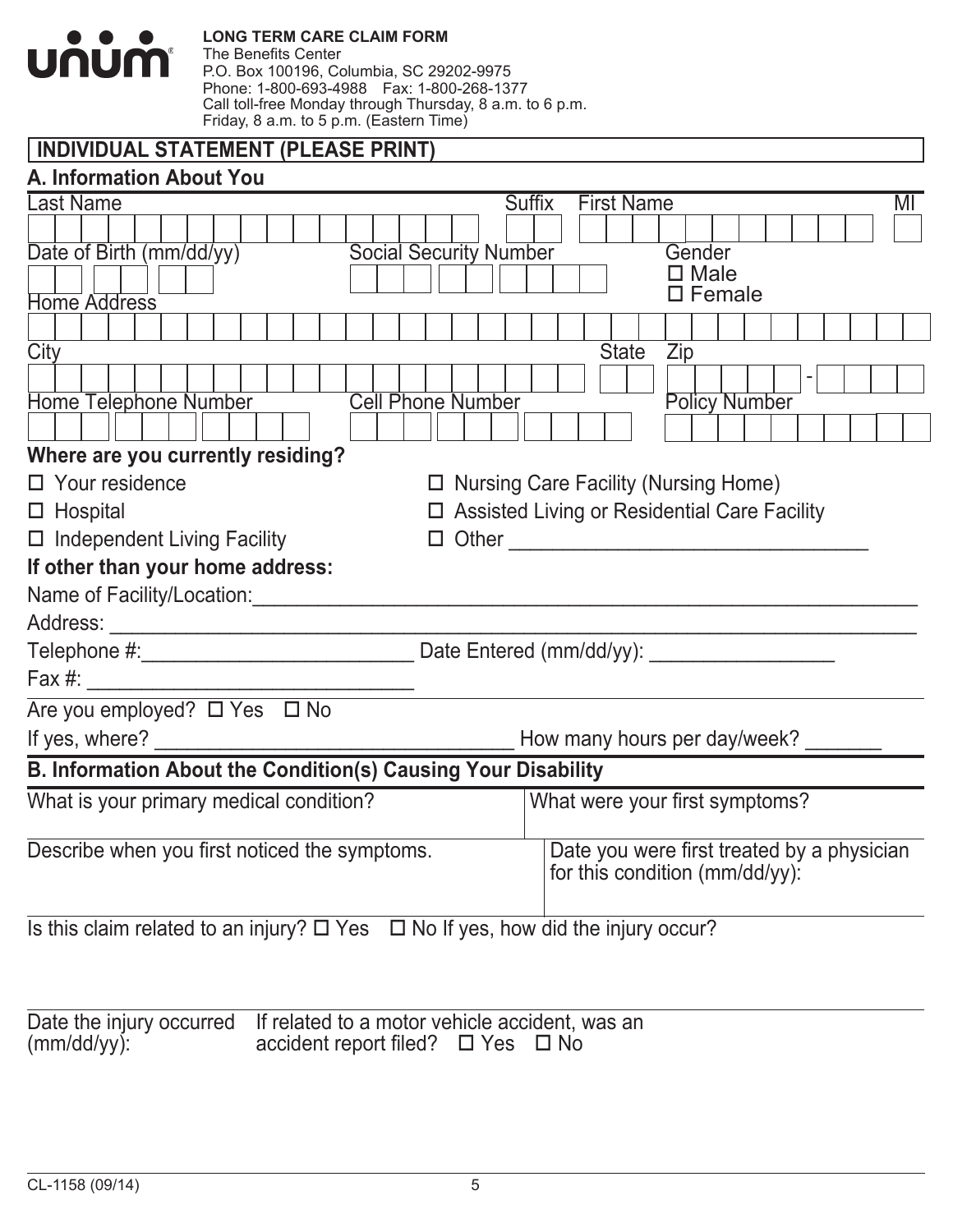| $\bullet$ $\bullet$ $\bullet$<br><u>unum'</u> | <b>LONG TERM CARE CLAIM FORM</b><br>The Benefits Center<br>P.O. Box 100196, Columbia, SC 29202-9975<br>Phone: 1-800-693-4988  Fax: 1-800-268-1377<br>Call toll-free Monday through Thursday, 8 a.m. to 6 p.m.<br>Friday, 8 a.m. to 5 p.m. (Eastern Time) |
|-----------------------------------------------|----------------------------------------------------------------------------------------------------------------------------------------------------------------------------------------------------------------------------------------------------------|
|                                               | <b>INDIVIDUAL STATEMENT (Continued)</b>                                                                                                                                                                                                                  |
|                                               | Individual's/Employee's Name (Last Name, Suffix, First Name, MI)<br>Date of Birth $(mm/dd/yy)$                                                                                                                                                           |
|                                               | <b>C. Cognitive Impairment:</b> Please complete if claim is based on a cognitive impairment (see cognitive<br>impairment definition on page 4 of this form)                                                                                              |
|                                               | When did you begin to need another persons supervision for your health and safety? (mm/dd/yy)                                                                                                                                                            |
| Who provides your supervision?                |                                                                                                                                                                                                                                                          |

| THIS PISTIMOS TOM. CAPS! HOISIT! |  |  |
|----------------------------------|--|--|
|                                  |  |  |
|                                  |  |  |

| How often do you receive supervision? |  |  |
|---------------------------------------|--|--|
|---------------------------------------|--|--|

Hours per day? Days per week?

Examples of cognitive concerns (i.e. memory loss, disorientation, safety issues):

Please indicate your highest level of education completed.

Are you still driving?  $\Box$  Yes  $\Box$  No

**D. ADL Loss:** Please complete this section if claim is based on ADL loss. (See ADL definitions on page 4 of this form).

| <b>ADL Loss</b>  | Reason assistance needed | <b>Begin Date</b> | <b>End Date</b> |
|------------------|--------------------------|-------------------|-----------------|
| <b>Bathing</b>   |                          |                   |                 |
| <b>Dressing</b>  |                          |                   |                 |
| <b>Toileting</b> |                          |                   |                 |
| Transferring     |                          |                   |                 |
| Continence       |                          |                   |                 |
| Eating           |                          |                   |                 |
|                  |                          |                   |                 |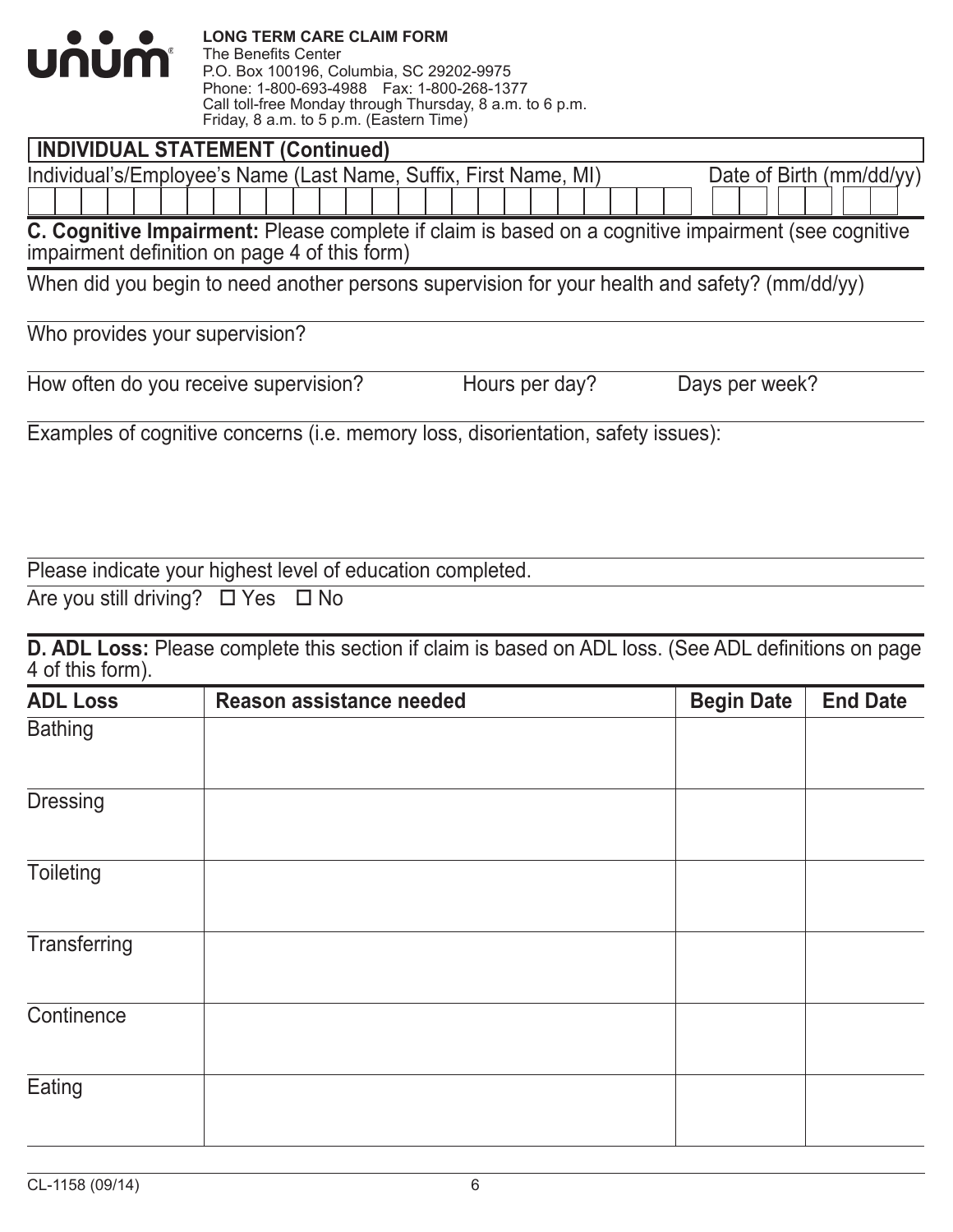| <u>UNUM®</u>                                                     | <b>LONG TERM CARE CLAIM FORM</b><br>The Benefits Center<br>P.O. Box 100196, Columbia, SC 29202-9975<br>Phone: 1-800-693-4988  Fax: 1-800-268-1377<br>Call toll-free Monday through Thursday, 8 a.m. to 6 p.m.<br>Friday, 8 a.m. to 5 p.m. (Eastern Time) |                                                                                              |              |                          |
|------------------------------------------------------------------|----------------------------------------------------------------------------------------------------------------------------------------------------------------------------------------------------------------------------------------------------------|----------------------------------------------------------------------------------------------|--------------|--------------------------|
| <b>INDIVIDUAL STATEMENT (Continued)</b>                          |                                                                                                                                                                                                                                                          |                                                                                              |              |                          |
| Individual's/Employee's Name (Last Name, Suffix, First Name, MI) |                                                                                                                                                                                                                                                          |                                                                                              |              | Date of Birth (mm/dd/yy) |
| E. Physicians and Other Medical Treatment Providers:             |                                                                                                                                                                                                                                                          |                                                                                              |              |                          |
|                                                                  |                                                                                                                                                                                                                                                          | If you have had more than four, use a separate sheet of paper and include it with this form. |              |                          |
| 1.                                                               |                                                                                                                                                                                                                                                          |                                                                                              |              |                          |
| <b>Provider First Name</b>                                       | <b>Last Name</b>                                                                                                                                                                                                                                         | <b>Mailing Address</b>                                                                       |              |                          |
| <b>Specialty</b>                                                 |                                                                                                                                                                                                                                                          | City                                                                                         | <b>State</b> | Zip                      |
| Telephone No.                                                    |                                                                                                                                                                                                                                                          | Fax No.                                                                                      |              |                          |
| Date of First Visit (mm/dd/yy)<br>2.                             |                                                                                                                                                                                                                                                          | Date of Last Visit<br>(mm/dd/yy)                                                             | (mm/dd/yy)   | Date of Next Visit       |
| <b>Provider First Name</b>                                       | <b>Last Name</b>                                                                                                                                                                                                                                         | <b>Mailing Address</b>                                                                       |              |                          |
| Specialty                                                        |                                                                                                                                                                                                                                                          | City                                                                                         | <b>State</b> | Zip                      |
| Telephone No.                                                    |                                                                                                                                                                                                                                                          | Fax No.                                                                                      |              |                          |
| Date of First Visit (mm/dd/yy)<br>3.                             |                                                                                                                                                                                                                                                          | Date of Last Visit<br>(mm/dd/yy)                                                             | (mm/dd/yy)   | Date of Next Visit       |
| <b>Provider First Name</b>                                       | <b>Last Name</b>                                                                                                                                                                                                                                         | <b>Mailing Address</b>                                                                       |              |                          |
| <b>Specialty</b>                                                 |                                                                                                                                                                                                                                                          | City                                                                                         | <b>State</b> | Zip                      |
| Telephone No.                                                    |                                                                                                                                                                                                                                                          | Fax No.                                                                                      |              |                          |
| Date of First Visit (mm/dd/yy)<br>4.                             |                                                                                                                                                                                                                                                          | Date of Last Visit<br>(mm/dd/yy)                                                             | (mm/dd/yy)   | Date of Next Visit       |
| <b>Provider First Name</b>                                       | <b>Last Name</b>                                                                                                                                                                                                                                         | <b>Mailing Address</b>                                                                       |              |                          |
| <b>Specialty</b>                                                 |                                                                                                                                                                                                                                                          | City                                                                                         | <b>State</b> | Zip                      |
| Telephone No.                                                    |                                                                                                                                                                                                                                                          | Fax No.                                                                                      |              |                          |
| Date of First Visit (mm/dd/yy)                                   |                                                                                                                                                                                                                                                          | Date of Last Visit<br>(mm/dd/yy)                                                             | (mm/dd/yy)   | Date of Next Visit       |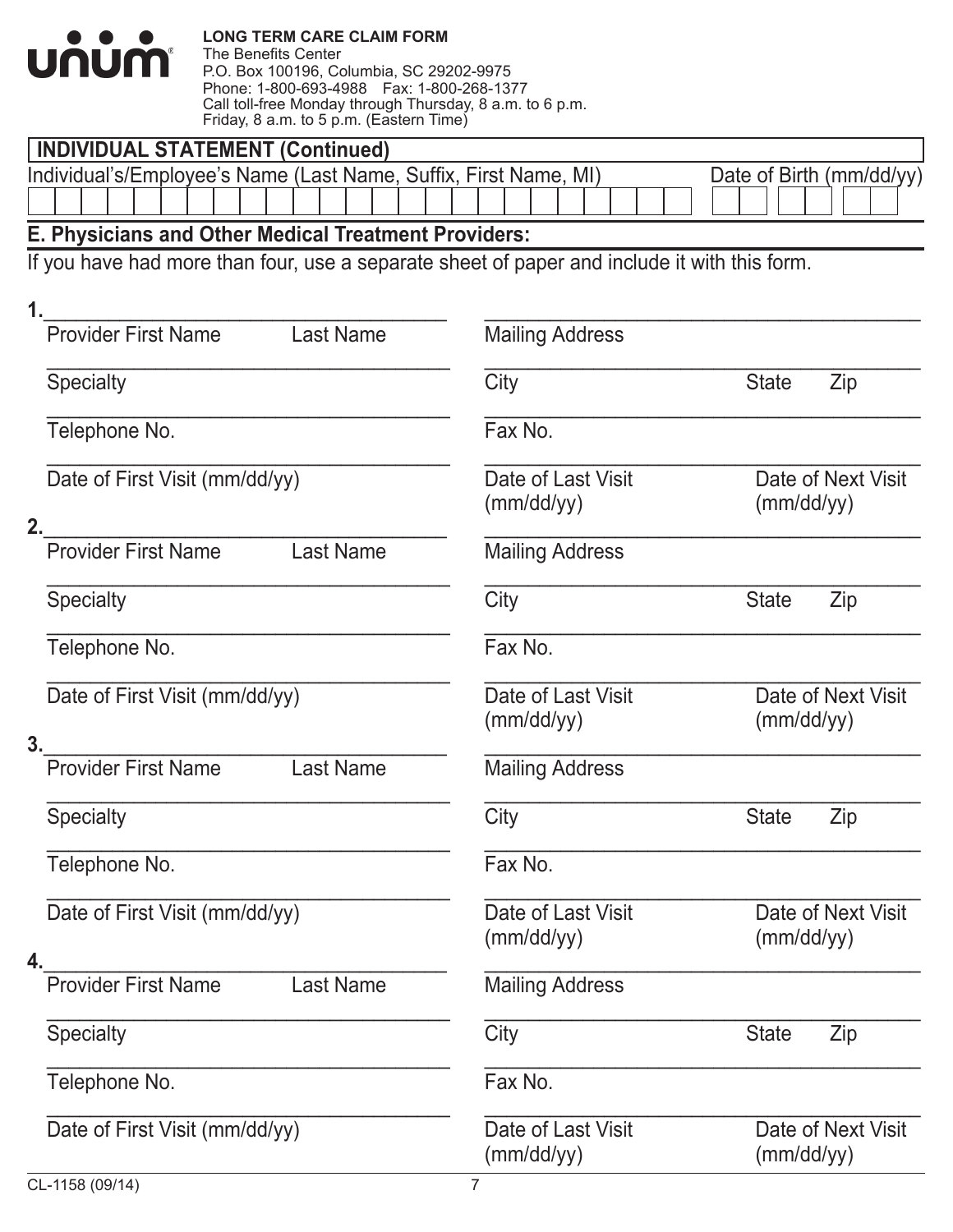| .    | <b>LONG TERM CARE CLAIM FORM</b>                         |
|------|----------------------------------------------------------|
|      | The Benefits Center                                      |
| JNUM | P.O. Box 100196, Columbia, SC 29202-9975                 |
|      | Phone: 1-800-693-4988    Fax: 1-800-268-1377             |
|      | Call toll-free Monday through Thursday, 8 a.m. to 6 p.m. |
|      | Friday, 8 a.m. to 5 p.m. (Eastern Time)                  |

L

| <b>INDIVIDUAL STATEMENT (Continued)</b>                                                                  |                              |                   |                          |
|----------------------------------------------------------------------------------------------------------|------------------------------|-------------------|--------------------------|
| Individual's/Employee's Name (Last Name, Suffix, First Name, MI)                                         |                              |                   | Date of Birth (mm/dd/yy) |
|                                                                                                          |                              |                   |                          |
| <b>F. Hospitals and Other Facilities:</b>                                                                |                              |                   |                          |
| Please list any recent (within the last 12 months) hospital visits/admissions. If you have had more than |                              |                   |                          |
| four, use a separate sheet of paper and include it with this form.                                       |                              |                   |                          |
| 1.                                                                                                       |                              |                   |                          |
| <b>Hospital/Facility</b>                                                                                 | <b>Telephone Number</b>      | <b>Fax Number</b> |                          |
| <b>Address</b>                                                                                           | City                         | <b>State</b>      | Zip                      |
| Date of Visit/Admission (mm/dd/yy)                                                                       | Date of Discharge (mm/dd/yy) |                   |                          |
| <b>Reason for Admission</b>                                                                              |                              |                   |                          |
| 2.                                                                                                       |                              |                   |                          |
| <b>Hospital/Facility</b>                                                                                 | <b>Telephone Number</b>      | <b>Fax Number</b> |                          |
| <b>Address</b>                                                                                           | City                         | <b>State</b>      | Zip                      |
| Date of Visit/Admission (mm/dd/yy)                                                                       | Date of Discharge (mm/dd/yy) |                   |                          |
| <b>Reason for Admission</b>                                                                              |                              |                   |                          |
| 3.                                                                                                       |                              |                   |                          |
| <b>Hospital/Facility</b>                                                                                 | <b>Telephone Number</b>      | <b>Fax Number</b> |                          |
| <b>Address</b>                                                                                           | City                         | State             | Zip                      |
| Date of Visit/Admission (mm/dd/yy)                                                                       | Date of Discharge (mm/dd/yy) |                   |                          |
| <b>Reason for Admission</b>                                                                              |                              |                   |                          |
| 4.                                                                                                       |                              |                   |                          |
| <b>Hospital/Facility</b>                                                                                 | <b>Telephone Number</b>      | <b>Fax Number</b> |                          |
| <b>Address</b>                                                                                           | City                         | <b>State</b>      | Zip                      |
| Date of Visit/Admission (mm/dd/yy)                                                                       | Date of Discharge (mm/dd/yy) |                   |                          |
| <b>Reason for Admission</b>                                                                              |                              |                   |                          |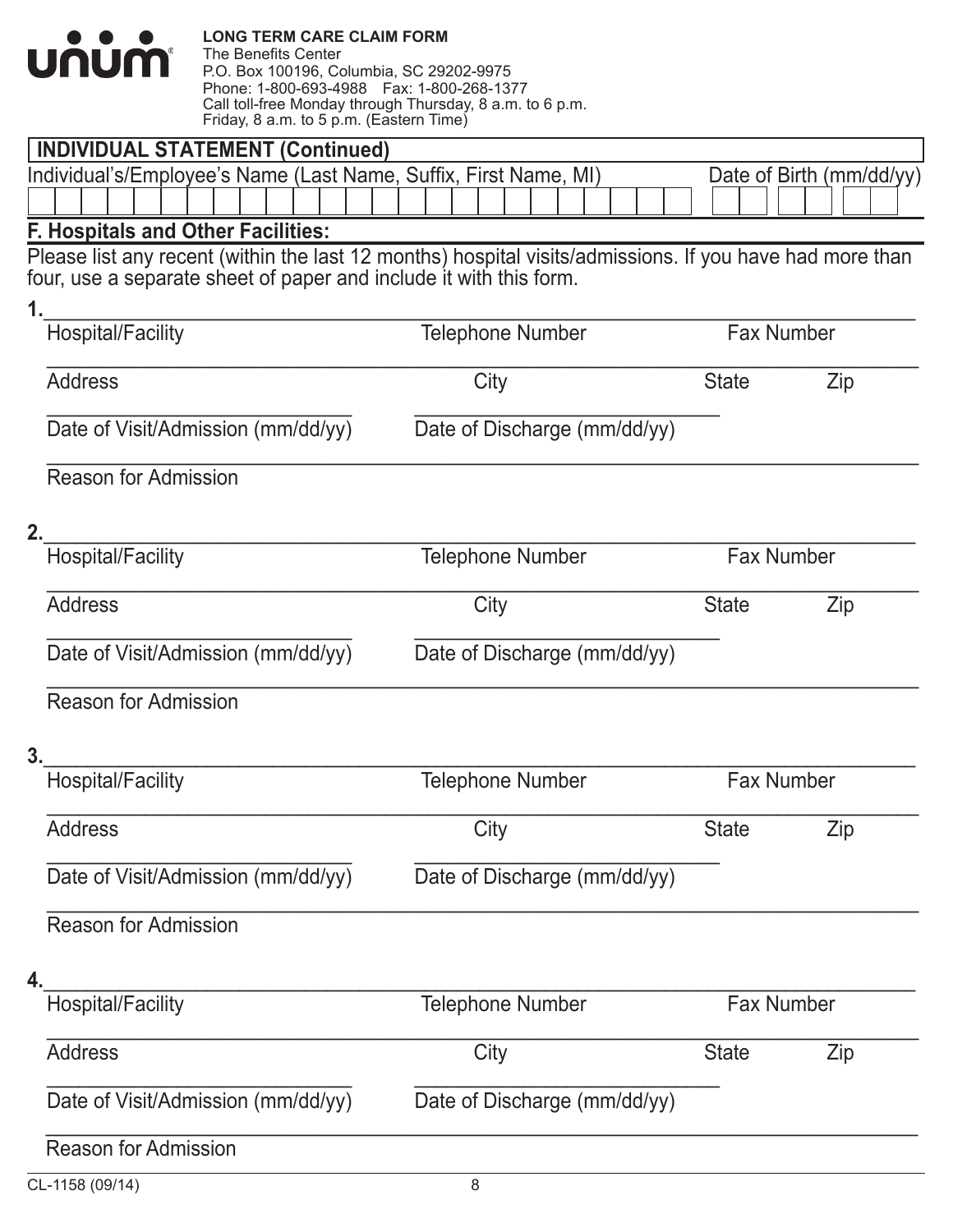| <u>UNUM'</u>                                                     | <b>LONG TERM CARE CLAIM FORM</b><br>The Benefits Center<br>P.O. Box 100196, Columbia, SC 29202-9975<br>Phone: 1-800-693-4988  Fax: 1-800-268-1377<br>Call toll-free Monday through Thursday, 8 a.m. to 6 p.m.<br>Friday, 8 a.m. to 5 p.m. (Eastern Time) |                                                                                   |  |
|------------------------------------------------------------------|----------------------------------------------------------------------------------------------------------------------------------------------------------------------------------------------------------------------------------------------------------|-----------------------------------------------------------------------------------|--|
| <b>INDIVIDUAL STATEMENT (Continued)</b>                          |                                                                                                                                                                                                                                                          |                                                                                   |  |
| Individual's/Employee's Name (Last Name, Suffix, First Name, MI) |                                                                                                                                                                                                                                                          | Date of Birth (mm/dd/yy)                                                          |  |
|                                                                  |                                                                                                                                                                                                                                                          |                                                                                   |  |
|                                                                  |                                                                                                                                                                                                                                                          | G. Home Care Agencies, Hospice, Inpatient/Outpatient Therapy, and Adult Day Care: |  |
|                                                                  |                                                                                                                                                                                                                                                          |                                                                                   |  |
|                                                                  |                                                                                                                                                                                                                                                          |                                                                                   |  |
|                                                                  |                                                                                                                                                                                                                                                          |                                                                                   |  |
|                                                                  |                                                                                                                                                                                                                                                          |                                                                                   |  |
| Frequency: ______ days per week _____ hours per day              |                                                                                                                                                                                                                                                          |                                                                                   |  |
|                                                                  |                                                                                                                                                                                                                                                          |                                                                                   |  |
| Services provided:                                               |                                                                                                                                                                                                                                                          |                                                                                   |  |
| $\Box$ Home Health Aid                                           | $\square$ Physical Therapy                                                                                                                                                                                                                               | $\Box$ Companionship/supervision                                                  |  |
| □ Occupational Therapy □ Speech Therapy                          |                                                                                                                                                                                                                                                          | $\Box$ Housekeeping/Transportation                                                |  |
| $\square$ Skilled Nursing                                        |                                                                                                                                                                                                                                                          |                                                                                   |  |
|                                                                  |                                                                                                                                                                                                                                                          |                                                                                   |  |
|                                                                  |                                                                                                                                                                                                                                                          |                                                                                   |  |
|                                                                  |                                                                                                                                                                                                                                                          |                                                                                   |  |
|                                                                  |                                                                                                                                                                                                                                                          |                                                                                   |  |
| Address: __________                                              |                                                                                                                                                                                                                                                          |                                                                                   |  |
| Frequency: ______ days per week _____ hours per day              |                                                                                                                                                                                                                                                          |                                                                                   |  |
|                                                                  |                                                                                                                                                                                                                                                          |                                                                                   |  |
| Services provided:                                               |                                                                                                                                                                                                                                                          |                                                                                   |  |
| $\Box$ Home Health Aid                                           | □ Physical Therapy                                                                                                                                                                                                                                       | □ Companionship/supervision                                                       |  |
| □ Occupational Therapy □ Speech Therapy                          |                                                                                                                                                                                                                                                          | □ Housekeeping/Transportation                                                     |  |
| $\square$ Skilled Nursing                                        |                                                                                                                                                                                                                                                          |                                                                                   |  |
| $\Box$ $\Box$                                                    |                                                                                                                                                                                                                                                          |                                                                                   |  |
|                                                                  |                                                                                                                                                                                                                                                          |                                                                                   |  |
|                                                                  |                                                                                                                                                                                                                                                          |                                                                                   |  |
|                                                                  |                                                                                                                                                                                                                                                          |                                                                                   |  |
|                                                                  |                                                                                                                                                                                                                                                          |                                                                                   |  |
| Frequency: ______ days per week _____ hours per day              |                                                                                                                                                                                                                                                          |                                                                                   |  |
|                                                                  |                                                                                                                                                                                                                                                          |                                                                                   |  |
| Services provided:                                               |                                                                                                                                                                                                                                                          |                                                                                   |  |
| $\Box$ Home Health Aid                                           |                                                                                                                                                                                                                                                          | □ Physical Therapy □ Companionship/supervision                                    |  |
| □ Occupational Therapy □ Speech Therapy                          |                                                                                                                                                                                                                                                          | $\Box$ Housekeeping/Transportation                                                |  |
| $\square$ Skilled Nursing                                        |                                                                                                                                                                                                                                                          |                                                                                   |  |
|                                                                  |                                                                                                                                                                                                                                                          |                                                                                   |  |
|                                                                  |                                                                                                                                                                                                                                                          |                                                                                   |  |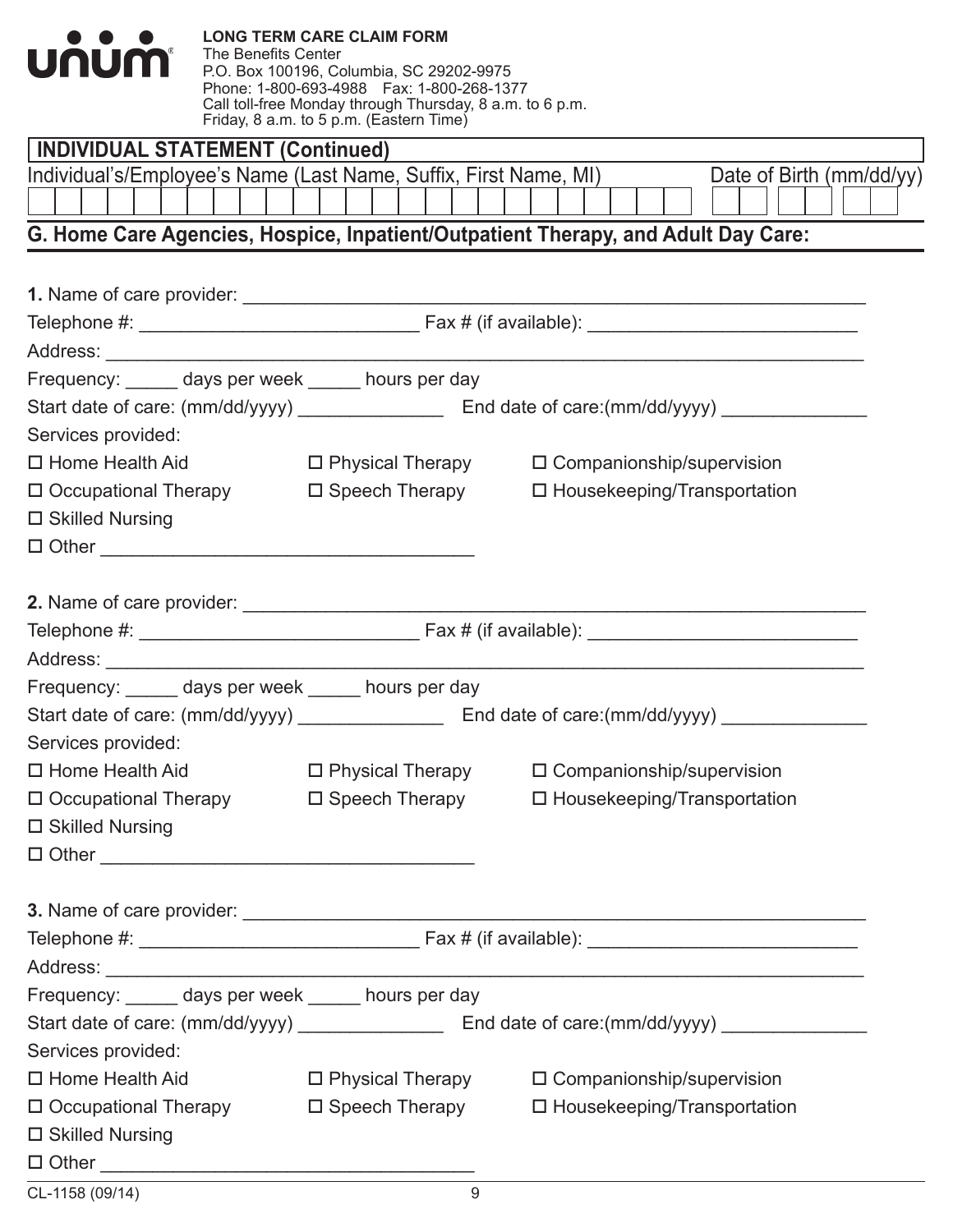

| <b>INDIVIDUAL STATEMENT (Continued)</b>                        |  |  |  |  |  |  |  |  |  |  |  |  |  |  |                         |
|----------------------------------------------------------------|--|--|--|--|--|--|--|--|--|--|--|--|--|--|-------------------------|
| Employee/Individual's Name (Last Name, Suffix, First Name, MI) |  |  |  |  |  |  |  |  |  |  |  |  |  |  | Date of Birth (mm/dd/vv |
|                                                                |  |  |  |  |  |  |  |  |  |  |  |  |  |  |                         |

 $\overline{a}$ **Fraud Warning:** For your protection, Arizona law requires the following to appear on this claim form:

Any person who knowingly and with the intent to injure, defraud or deceive an insurance company presents a false or fraudulent claim for payment of a loss or benefit or knowingly presents false information in an application for insurance is guilty of a crime and may be subject to fines and confinement in prison.

**Fraud Warning:** For your protection, New York law requires the following to appear on this claim form:

Any person who knowingly and with the intent to defraud any insurance company or other person files an application for insurance or statement of claim containing any materially false information, or conceals for the purpose of misleading, information concerning any fact material thereto, commits a fraudulent insurance act, which is a crime, and shall also be subject to a civil penalty not to exceed five thousand dollars and the stated value of the claim for each such violation.

#### **H. Signature of Employee/Individual**

I have read and understand the fraud notices listed on pages 2 and 3 of this form. I also acknowledge that should my claim be overpaid for any reason it is my obligation to repay any such overpayment. The above statements are true and complete to the best of my knowledge and belief. **(Your signature is required for benefit consideration.)**

**X**

#### \_\_\_\_\_\_\_\_\_\_\_\_\_\_\_\_\_\_\_\_\_\_\_\_\_\_\_\_\_\_\_\_\_\_\_\_\_\_\_\_\_\_\_\_\_\_\_\_\_\_\_\_\_\_ \_\_\_\_\_\_\_\_\_\_\_\_\_\_\_\_\_\_\_\_\_\_\_\_\_ **Signature Date**

**Reminder:** Please sign and date the Authorization (last page of this claim form).

I signed on behalf of the claimant as  $\blacksquare$ 

If Power of Attorney Designee, Personal Representative, Guardian, or Conservator, **please attach a copy of the document granting authority**.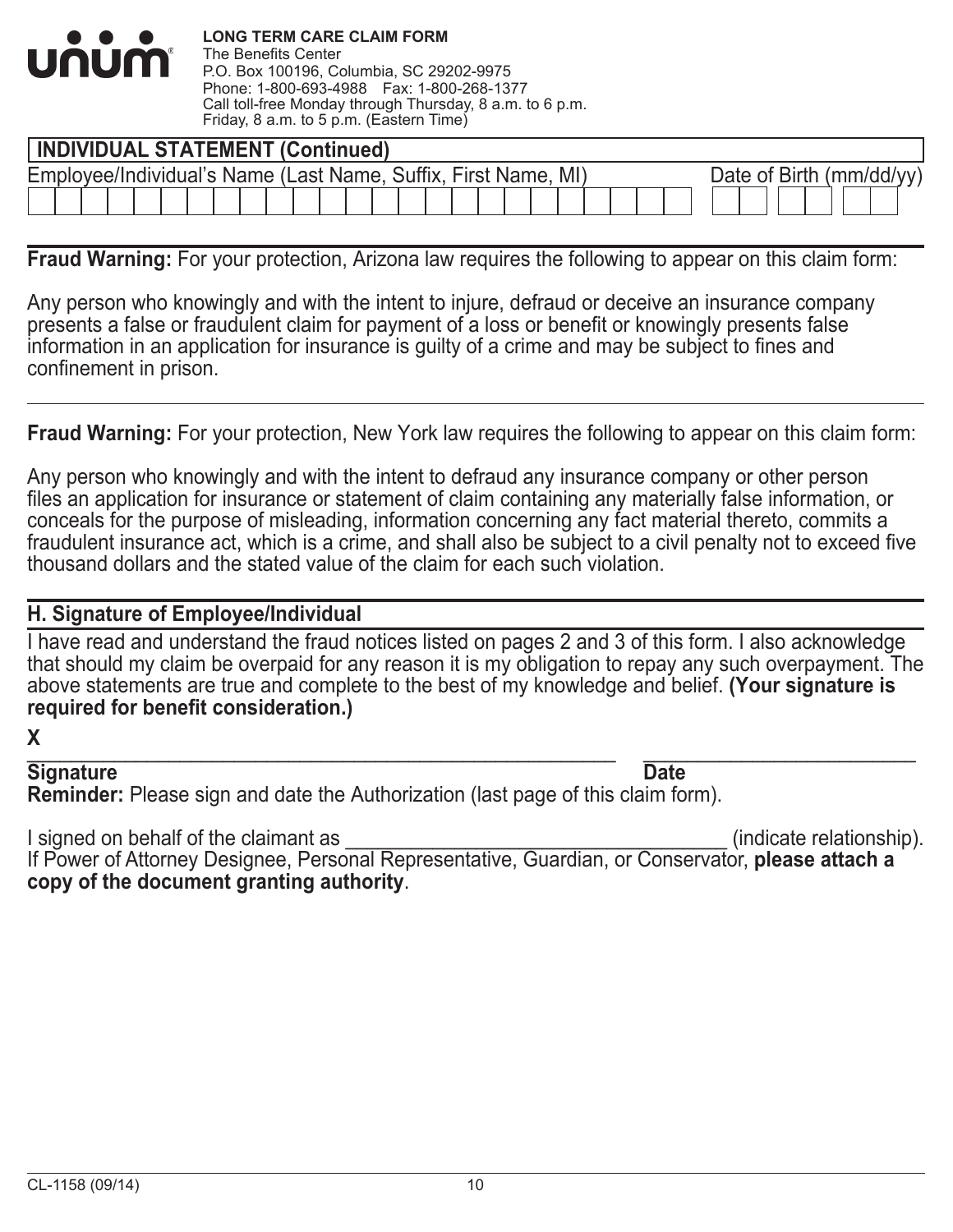

**LONG TERM CARE CLAIM FORM** The Benefits Center P.O. Box 100196, Columbia, SC 29202-9975 Phone: 1-800-693-4988 Fax: 1-800-268-1377 Call toll-free Monday through Thursday, 8 a.m. to 6 p.m. Friday, 8 a.m. to 5 p.m. (Eastern Time)

### **Authorization for Additional Contact**

As part of the standard claims review process, a claims representative will be contacting you, the insured, to discuss the details of your claim and policy. If you would like to also name another contact with whom we could share this information, please complete this Authorization for Additional Contact.

Additional Contact Name (first and last):\_\_\_\_\_\_\_\_\_\_\_\_\_\_\_\_\_\_\_\_\_\_\_\_\_\_\_\_\_\_\_\_\_\_\_\_\_\_\_\_\_\_\_\_\_\_\_\_\_\_\_\_

Address: \_\_\_\_\_\_\_\_\_\_\_\_\_\_\_\_\_\_\_\_\_\_\_\_\_\_\_\_\_\_\_\_\_\_\_\_\_\_\_\_\_\_\_\_\_\_\_\_\_\_\_\_\_\_\_\_\_\_\_\_\_\_\_\_\_\_\_\_\_\_\_\_\_\_\_\_

Telephone #: \_\_\_\_\_\_\_\_\_\_\_\_\_\_\_\_\_\_\_\_\_\_\_\_\_\_Relationship to Insured:\_\_\_\_\_\_\_\_\_\_\_\_\_\_\_\_\_\_\_\_\_\_\_\_\_\_\_\_

Check if the Additional Contact is also a legal representative:

 $\Box$  Power of Attorney (circle medical/financial/both)  $\Box$  Legal Guardian  $\Box$  Conservator

I authorize \_\_\_\_\_\_\_\_\_\_\_\_\_\_\_\_\_\_\_\_\_\_\_\_\_\_\_\_ (Print Name) to act as an additional contact in regard to my claim(s). In doing so, I am giving Unum, its insurance subsidiaries\* and duly authorized representatives ("Unum") the right to discuss all aspects of my coverage and claim(s) with my representative. This may include information regarding benefits, medical conditions (including, but not limited to, HIV and AIDS, mental illness and drug and alcohol abuse), medical providers, caregivers and locations of care. This information may be provided so that my representative may assist me with my claim(s). This information may be provided to my representative in writing or verbally, such as by telephone. I understand the information could be redisclosed by my representative and no longer protected by federal privacy regulations.

I authorize my designated Additional Contact to direct where my benefit payment will be mailed.  $\Box$  Yes  $\Box$  No

I understand I am not required to sign this authorization and Unum may not condition payment of my claim(s) on whether I sign this authorization. I may revoke this authorization in writing at any time except to the extent Unum has relied on the authorization prior to notice of revocation. I may revoke this authorization by sending written notice to: Long Term Care Benefits Center, P.O. Box 100158, Columbia, SC 29202-3158.

This authorization is valid for one year, or for the length of time otherwise permitted by law. I know that I have the right to receive a copy of this authorization or to revoke this authorization at any time. A photographic or electronic copy of this authorization is as valid as the original.

 $\_$  ,  $\_$  ,  $\_$  ,  $\_$  ,  $\_$  ,  $\_$  ,  $\_$  ,  $\_$  ,  $\_$  ,  $\_$  ,  $\_$  ,  $\_$  ,  $\_$  ,  $\_$  ,  $\_$  ,  $\_$  ,  $\_$  ,  $\_$  ,  $\_$  ,  $\_$  ,  $\_$  ,  $\_$  ,  $\_$  ,  $\_$  ,  $\_$  ,  $\_$  ,  $\_$  ,  $\_$  ,  $\_$  ,  $\_$  ,  $\_$  ,  $\_$  ,  $\_$  ,  $\_$  ,  $\_$  ,  $\_$  ,  $\_$  , **Claimant Signature** Date Signed

 $\_$  ,  $\_$  ,  $\_$  ,  $\_$  ,  $\_$  ,  $\_$  ,  $\_$  ,  $\_$  ,  $\_$  ,  $\_$  ,  $\_$  ,  $\_$  ,  $\_$  ,  $\_$  ,  $\_$  ,  $\_$  ,  $\_$  ,  $\_$  ,  $\_$  ,  $\_$  ,  $\_$  ,  $\_$  ,  $\_$  ,  $\_$  ,  $\_$  ,  $\_$  ,  $\_$  ,  $\_$  ,  $\_$  ,  $\_$  ,  $\_$  ,  $\_$  ,  $\_$  ,  $\_$  ,  $\_$  ,  $\_$  ,  $\_$  , Print Claimat's Name Social Security Number

\*this authorization is valid for the following Unum insurance subsidiaries: Unum Life Insurance Company of America and Provident Life and Accident Insurance Company.

Unum is a registered trademark and marketing brand of Unum Group and its insuring subsidiaries. Services provided by subsidiaries of Unum Group.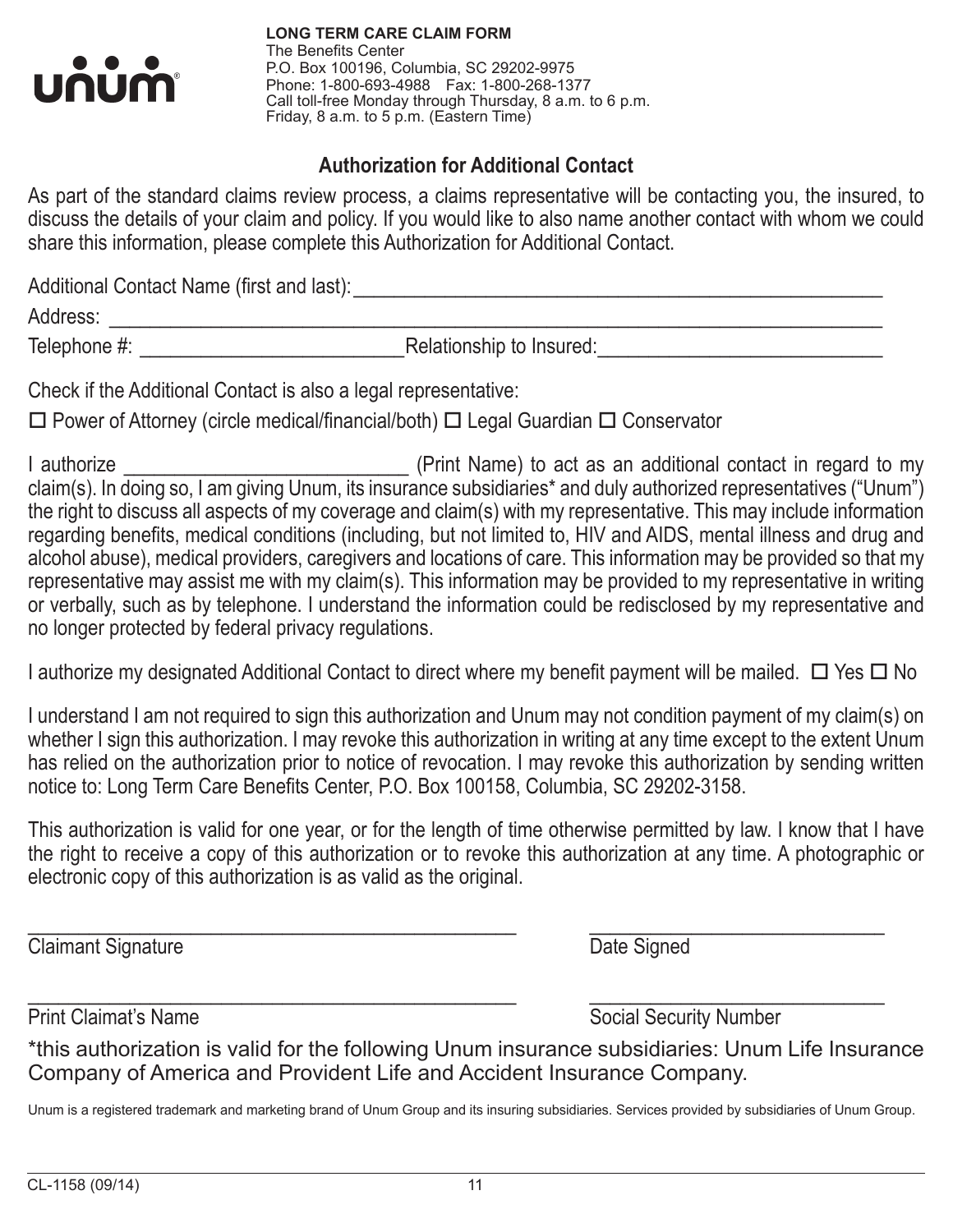

#### **LONG TERM CARE ATTENDING PHYSICIAN STATEMENT** The Benefits Center P.O. Box 100196, Columbia, SC 29202-9975 Phone: 1-800-693-4988 Fax: 1-800-268-1377 Call toll-free Monday through Thursday, 8 a.m. to 6 p.m. Friday, 8 a.m. to 5 p.m. (Eastern Time)

#### **ATTENDING PHYSICIAN STATEMENT (PLEASE PRINT)**

#### **A. Patient Information**

|  | Name of Patient (Last Name, Suffix, First Name, MI) |  |  |  |  |  |                       |  |  |  |  |  | Social Security Number |         |  |  |  |  |
|--|-----------------------------------------------------|--|--|--|--|--|-----------------------|--|--|--|--|--|------------------------|---------|--|--|--|--|
|  |                                                     |  |  |  |  |  |                       |  |  |  |  |  |                        |         |  |  |  |  |
|  | Date of Birth (mm/dd/yy)                            |  |  |  |  |  | Home Telephone Number |  |  |  |  |  |                        | 'Veiaht |  |  |  |  |
|  |                                                     |  |  |  |  |  |                       |  |  |  |  |  |                        |         |  |  |  |  |

**Instructions:** Please complete, sign and date this form. The purpose of this form is to assist us in making a disability determination. Please complete all questions on this form and provide copies of supporting reports, such as office notes, medical records, medication logs, consultations and/or testing. Be sure to sign and date this form in Section F.

What is the primary diagnosis that may impact your patient's functional capacity?

| ICD Code:                                                                                                     | Is your patient still working? □ Yes □ No □ N/A |                                       |
|---------------------------------------------------------------------------------------------------------------|-------------------------------------------------|---------------------------------------|
|                                                                                                               |                                                 |                                       |
| Date of first visit for this current condition(s) Date of last office visit ( $mm/dd/yy$ ):<br>$(mm/dd/yy)$ : |                                                 | Date of next office visit (mm/dd/yy): |
|                                                                                                               |                                                 |                                       |
| Has the patient been treated for the same/similar condition in the past? $\Box$ Yes $\Box$ No $\Box$ Unknown  |                                                 |                                       |
|                                                                                                               |                                                 |                                       |
| If yes, please provide treatment dates (mm/dd/yy): From                                                       |                                                 | Through                               |
| Please list any other diagnoses that may impact your patient's functional capacity.                           |                                                 |                                       |
| Secondary Diagnosis:                                                                                          | ICD Code:                                       |                                       |
|                                                                                                               |                                                 |                                       |
| Secondary Diagnosis:                                                                                          | ICD Code:                                       |                                       |
|                                                                                                               |                                                 |                                       |
|                                                                                                               |                                                 |                                       |
| If yes, please provide most recent date hospitalized (mm/dd/yy):                                              |                                                 | through (mm/dd/yy):                   |
|                                                                                                               |                                                 |                                       |
| Has the patient had any surgeries<br>in the past 12 months? $\Box$ Yes $\Box$ No                              | If yes, what procedure was performed?           |                                       |
|                                                                                                               |                                                 |                                       |
|                                                                                                               |                                                 |                                       |
| CPT Code:                                                                                                     | Date Surgery Performed (mm/dd/yy):              |                                       |
|                                                                                                               |                                                 |                                       |
|                                                                                                               |                                                 |                                       |
|                                                                                                               |                                                 |                                       |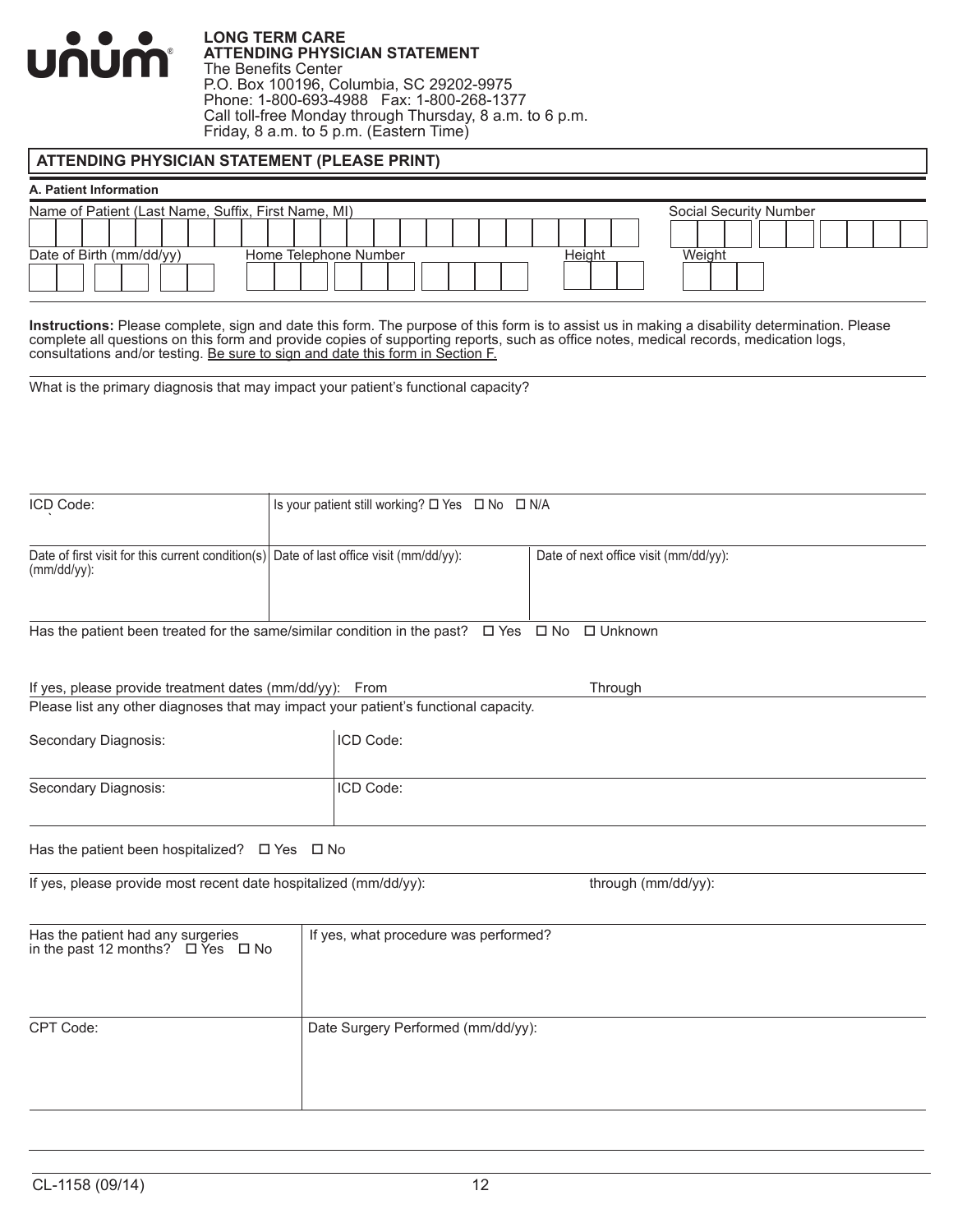**LONG TERM CARE ATTENDING PHYSICIAN STATEMENT** The Benefits Center P.O. Box 100196, Columbia, SC 29202-9975 Phone: 1-800-693-4988 Fax: 1-800-268-1377 Call toll-free Monday through Thursday, 8 a.m. to 6 p.m. Friday, 8 a.m. to 5 p.m. (Eastern Time)

| <b>ATTENDING PHYSICIAN STATEMENT (Continued)</b> |                          |
|--------------------------------------------------|--------------------------|
| Patient's Name                                   | Date of Birth (mm/dd/yy) |
| <b>B. Functional Capacity</b>                    |                          |

In general, an insured's entitlement to benefits for Long Term Care Insurance is based on a loss of independence with Activities of Daily Living (ADLs) and/or the presence of a cognitive impairment requiring another person's assistance/supervision. Assistance with an ADL can mean either the stand-by or hands-on assistance of another individual.

Please provide your opinion below as to what ADL loss, if any, your patient has experienced and indicate when this loss began and how long you anticipate this loss will last. We have provided general definitions of ADLs at the end of this packet for your reference.

| <b>ADL</b>                                   | When did the loss<br>begin? (mm/yy) | Based on the date of loss noted when do you anticipate recovery of the<br>ability to perform the ADL?                                                                                                                                                                 |  |  |  |
|----------------------------------------------|-------------------------------------|-----------------------------------------------------------------------------------------------------------------------------------------------------------------------------------------------------------------------------------------------------------------------|--|--|--|
| <b>Bathing</b><br>$\square$ No Loss          |                                     | $\Box$ <30 days $\Box$ 30-60 days $\Box$ 61-89 days $\Box$ 90 days or greater<br>$\Box$ Not Anticipated<br>□ Independent as of (mm/yy) _____________                                                                                                                  |  |  |  |
| Dressing<br>$\Box$ No Loss                   |                                     | $\Box$ <30 days $\Box$ 30-60 days $\Box$ 61-89 days $\Box$ 90 days or greater<br>□ Not Anticipated<br>□ Independent as of (mm/yy) _____________                                                                                                                       |  |  |  |
| <b>Toileting</b><br>$\square$ No Loss        |                                     | $\Box$ <30 days $\Box$ 30-60 days $\Box$ 61-89 days $\Box$ 90 days or greater<br>$\Box$ Not Anticipated<br>□ Independent as of (mm/yy) _____________                                                                                                                  |  |  |  |
| Transferring<br>$\square$ No Loss            |                                     | $\Box$ <30 days $\Box$ 30-60 days $\Box$ 61-89 days $\Box$ 90 days or greater<br>$\Box$ Not Anticipated<br>□ Independent as of (mm/yy) _________                                                                                                                      |  |  |  |
| Continence<br>$\square$ No Loss              |                                     | $\Box$ <30 days $\Box$ 30-60 days $\Box$ 61-89 days $\Box$ 90 days or greater<br>$\Box$ Not Anticipated<br>□ Independent as of (mm/yy) _____________                                                                                                                  |  |  |  |
| Eating<br>$\square$ No Loss                  |                                     | $\Box$ <30 days $\Box$ 30-60 days $\Box$ 61-89 days $\Box$ 90 days or greater<br>$\Box$ Not Anticipated<br>□ Independent as of (mm/yy) ___________                                                                                                                    |  |  |  |
| Ambulating/<br>mobility<br>$\square$ No Loss |                                     | $\Box$ <30 days $\Box$ 30-60 days $\Box$ 61-89 days $\Box$ 90 days or greater<br>$\Box$ Not Anticipated<br>□ Independent as of (mm/yy) ____________<br>Is vour opinion based on: [7] Clinical Observation [7] Eunctional Evaluation/Testing [7] Patient/Eamily Report |  |  |  |

Is your opinion based on: D Clinical Observation  $\Box$  Functional Evaluation/Testing  $\Box$  Patient/Family Report

If you have indicated your patient requires/required assistance with ADLs, please check the causes below for the ADL loss:

| $\sqcup$ Balance       |                                                     |
|------------------------|-----------------------------------------------------|
| $\Box$ Strength        | □ Weakness/numbness explain:                        |
| □ Deconditioning       | □ ROM Limitation explain: _________________________ |
|                        | $\Box$ Gait                                         |
| □ Cognitive/Perceptual | $\Box$ Other:                                       |
| $\square$ Paralysis    |                                                     |
|                        |                                                     |

 $\square$  Fine motor control

num

 $\blacksquare$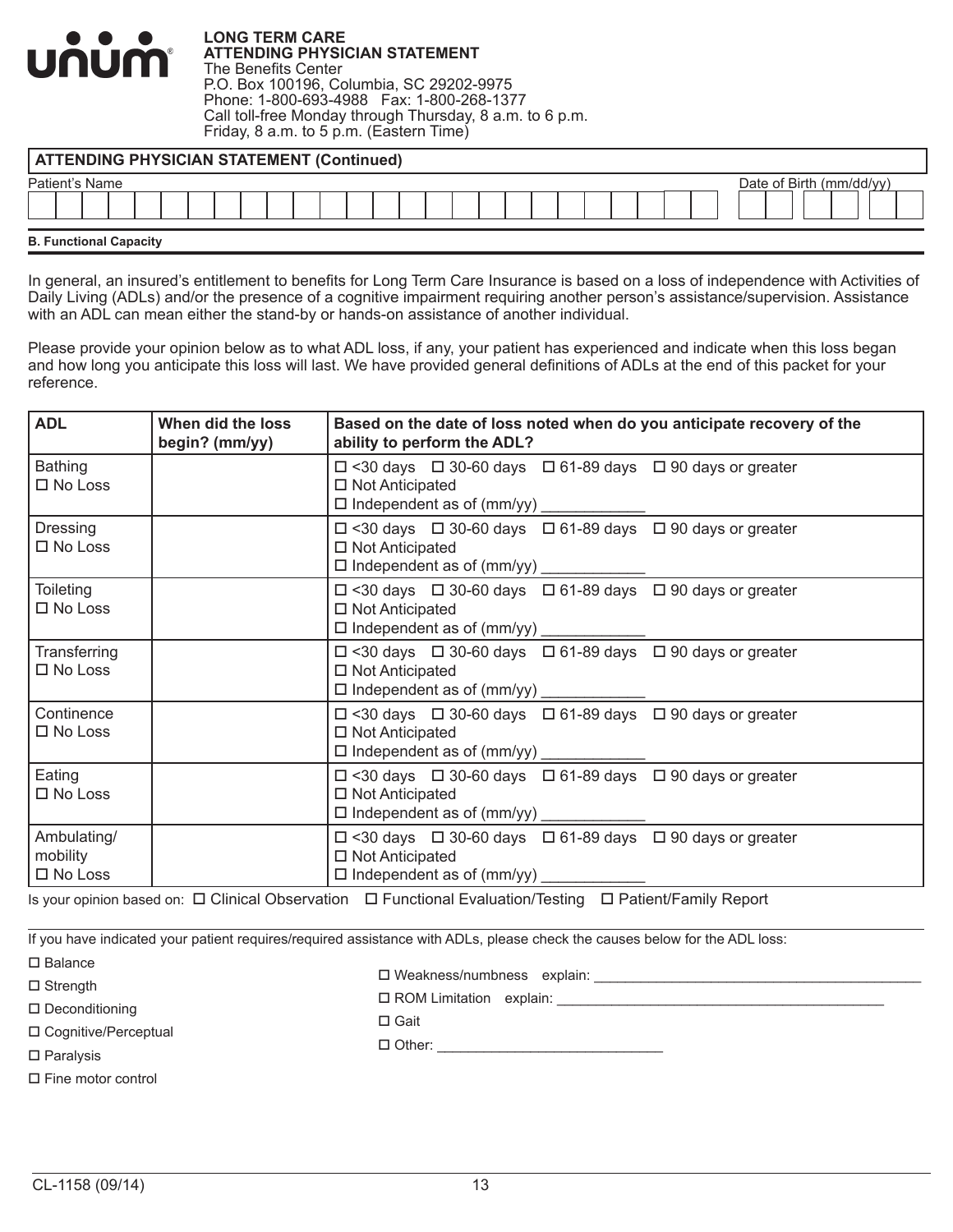| <b>LONG TERM CARE</b><br><b>ATTENDING PHYSICIAN STATEMENT</b><br>U<br>nun<br><b>The Benefits Center</b><br>P.O. Box 100196, Columbia, SC 29202-9975<br>Phone: 1-800-693-4988  Fax: 1-800-268-1377<br>Call toll-free Monday through Thursday, 8 a.m. to 6 p.m.<br>Friday, 8 a.m. to 5 p.m. (Eastern Time)                                                                                |                                                                                                                                                 |
|-----------------------------------------------------------------------------------------------------------------------------------------------------------------------------------------------------------------------------------------------------------------------------------------------------------------------------------------------------------------------------------------|-------------------------------------------------------------------------------------------------------------------------------------------------|
| <b>ATTENDING PHYSICIAN STATEMENT (Continued)</b>                                                                                                                                                                                                                                                                                                                                        |                                                                                                                                                 |
| Patient's Name                                                                                                                                                                                                                                                                                                                                                                          | Date of Birth (mm/dd/yy)                                                                                                                        |
|                                                                                                                                                                                                                                                                                                                                                                                         |                                                                                                                                                 |
| <b>C. Cognitive Capacity</b>                                                                                                                                                                                                                                                                                                                                                            |                                                                                                                                                 |
| Care definition of cognitive impairment at the end of this packet for your reference.<br>Does your patient have a cognitive impairment? □ Yes □ No<br>If NO, please proceed to Section D.                                                                                                                                                                                               | Please provide your opinion below as to what cognitive impairment, if any, your patient has experienced. We have provided a general Long Term   |
|                                                                                                                                                                                                                                                                                                                                                                                         |                                                                                                                                                 |
|                                                                                                                                                                                                                                                                                                                                                                                         | When was your patient first seen for cognitive issues and by whom? $(mm/dd/yy)$                                                                 |
| Has any cognitive testing been completed? $\Box$ Yes $\Box$ No If yes, please attach testing with this completed form.                                                                                                                                                                                                                                                                  |                                                                                                                                                 |
| Check type of testing completed:                                                                                                                                                                                                                                                                                                                                                        |                                                                                                                                                 |
|                                                                                                                                                                                                                                                                                                                                                                                         | □ Neurology consultation                                                                                                                        |
|                                                                                                                                                                                                                                                                                                                                                                                         | □ Speech Therapy                                                                                                                                |
|                                                                                                                                                                                                                                                                                                                                                                                         | □ Neuro-psychological evaluation                                                                                                                |
| If no cognitive testing has been performed, please attach clinical findings that support a cognitive impairment.<br>Has there been a work up for reversible causes of cognitive impairment? □ Yes □ No If yes, please attach this workup<br>Is your patient's cognitive impairment to the degree that it puts him/her at risk for health and safety? $\square$ Yes $\square$ No         | If YES, when did the cognitive impairment begin to impair your patient to the degree that it put him/her at risk for his/her health and safety? |
| the control of the control of the control of the control of the control of the control of the control of the control of the control of the control of the control of the control of the control of the control of the control<br>If YES, please indicate why supervision is needed as well as what activities your patient needs assistance/supervision with?<br>(check all that apply) |                                                                                                                                                 |
| Why:                                                                                                                                                                                                                                                                                                                                                                                    | <b>What activities:</b>                                                                                                                         |
| □ Short term memory loss                                                                                                                                                                                                                                                                                                                                                                | □ Managing Finances                                                                                                                             |
| $\Box$ Long term memory loss                                                                                                                                                                                                                                                                                                                                                            | □ Managing Medications                                                                                                                          |
| □ Poor Judgment                                                                                                                                                                                                                                                                                                                                                                         | □ Using the telephone/devices                                                                                                                   |
| $\square$ Impaired executive function                                                                                                                                                                                                                                                                                                                                                   | □ Handling Transportation                                                                                                                       |
| □ Wandering behavior                                                                                                                                                                                                                                                                                                                                                                    | □ Shopping                                                                                                                                      |
| □ Confusion                                                                                                                                                                                                                                                                                                                                                                             | □ Preparing Meals                                                                                                                               |
| □ Impaired orientation to person/place/time                                                                                                                                                                                                                                                                                                                                             | □ Housework/home management                                                                                                                     |
| Do you know whether or not your patient is still driving?  □ Yes □ No, not driving □ Unknown                                                                                                                                                                                                                                                                                            |                                                                                                                                                 |
| If your patient is currently driving, do you agree that he/she should be driving? $\Box$ Yes $\Box$ No                                                                                                                                                                                                                                                                                  |                                                                                                                                                 |
| Is your patient currently receiving supervision to protect his/her self or others due to cognitive impairment?  □ Yes □ No<br>How many hours per day ________ and days per week ______ do you recommend supervision be provided?                                                                                                                                                        |                                                                                                                                                 |
|                                                                                                                                                                                                                                                                                                                                                                                         |                                                                                                                                                 |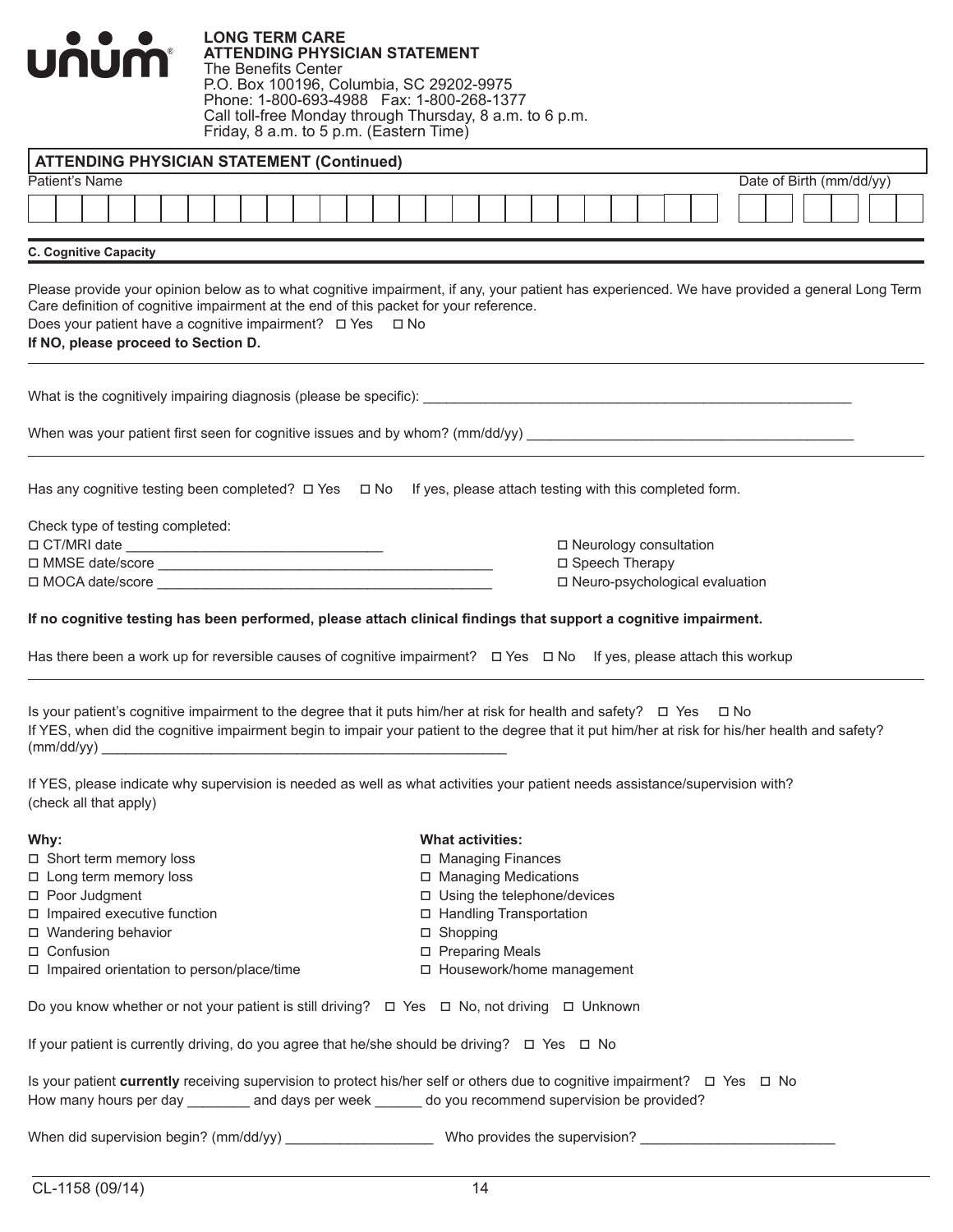# **LONG TERM CARE**  UNUM

**ATTENDING PHYSICIAN STATEMENT** The Benefits Center P.O. Box 100196, Columbia, SC 29202-9975 Phone: 1-800-693-4988 Fax: 1-800-268-1377 Call toll-free Monday through Thursday, 8 a.m. to 6 p.m. Friday, 8 a.m. to 5 p.m. (Eastern Time)

| ATTENDING PHYSICIAN STATEMENT (Continued)            |                                                                                                                                            |                          |
|------------------------------------------------------|--------------------------------------------------------------------------------------------------------------------------------------------|--------------------------|
| Patient's Name                                       |                                                                                                                                            | Date of Birth (mm/dd/yy) |
|                                                      |                                                                                                                                            |                          |
| D. Plan of Care                                      |                                                                                                                                            |                          |
|                                                      | Date care to be reassessed (mm/dd/yy)                                                                                                      |                          |
|                                                      | Please check type of medical care to be provided by a skilled agency or licensed professional and indicate frequency to be provided.       |                          |
| □ Skilled Nursing Visits _____________________       | □ Respiratory Therapy _________________________                                                                                            |                          |
| □ Physical Therapy _________________________         |                                                                                                                                            |                          |
| □ Occupational Therapy ____________________          |                                                                                                                                            |                          |
| D Speech Therapy _________________________           |                                                                                                                                            |                          |
| provided.                                            | Please check type of non-medical care that can be provided by an unskilled, non-licensed agency or individual and indicate frequency to be |                          |
|                                                      |                                                                                                                                            |                          |
|                                                      | □ Homemaker Services ______________________                                                                                                |                          |
| E. Other Treating Providers, Facilities or Hospitals |                                                                                                                                            |                          |

Please provide complete name, contact information and specialty for any other treating providers your patient is seeing for his/her disabling condition(s) or for any referrals you have made to other providers including other physicians, therapist or clinical programs.

| Name | Specialty | City, State |
|------|-----------|-------------|
|      |           |             |
|      |           |             |
|      |           |             |
|      |           |             |

#### **F. Signature of Attending Physician**

The above statements are true and complete to the best of my knowledge and belief. Physician Name (Last Name, First Name, MI, Suffix) Please Print

| <b>Medical Specialty</b>                                                                      |            | Degree |       |                            |
|-----------------------------------------------------------------------------------------------|------------|--------|-------|----------------------------|
| Address                                                                                       |            |        |       |                            |
| City                                                                                          |            |        | State | Zip                        |
| Telephone Number                                                                              | Fax Number |        |       | Physician's Tax ID Number: |
| Are you related to this patient? $\square$ Yes $\square$ No If yes, what is the relationship? |            |        |       |                            |
| and the state of the state of the<br>$  -$<br>. .                                             |            |        |       | $\sim$ $\sim$              |

| <b>Signature of Physician</b> | <b>Date</b> |
|-------------------------------|-------------|
| X                             |             |
|                               |             |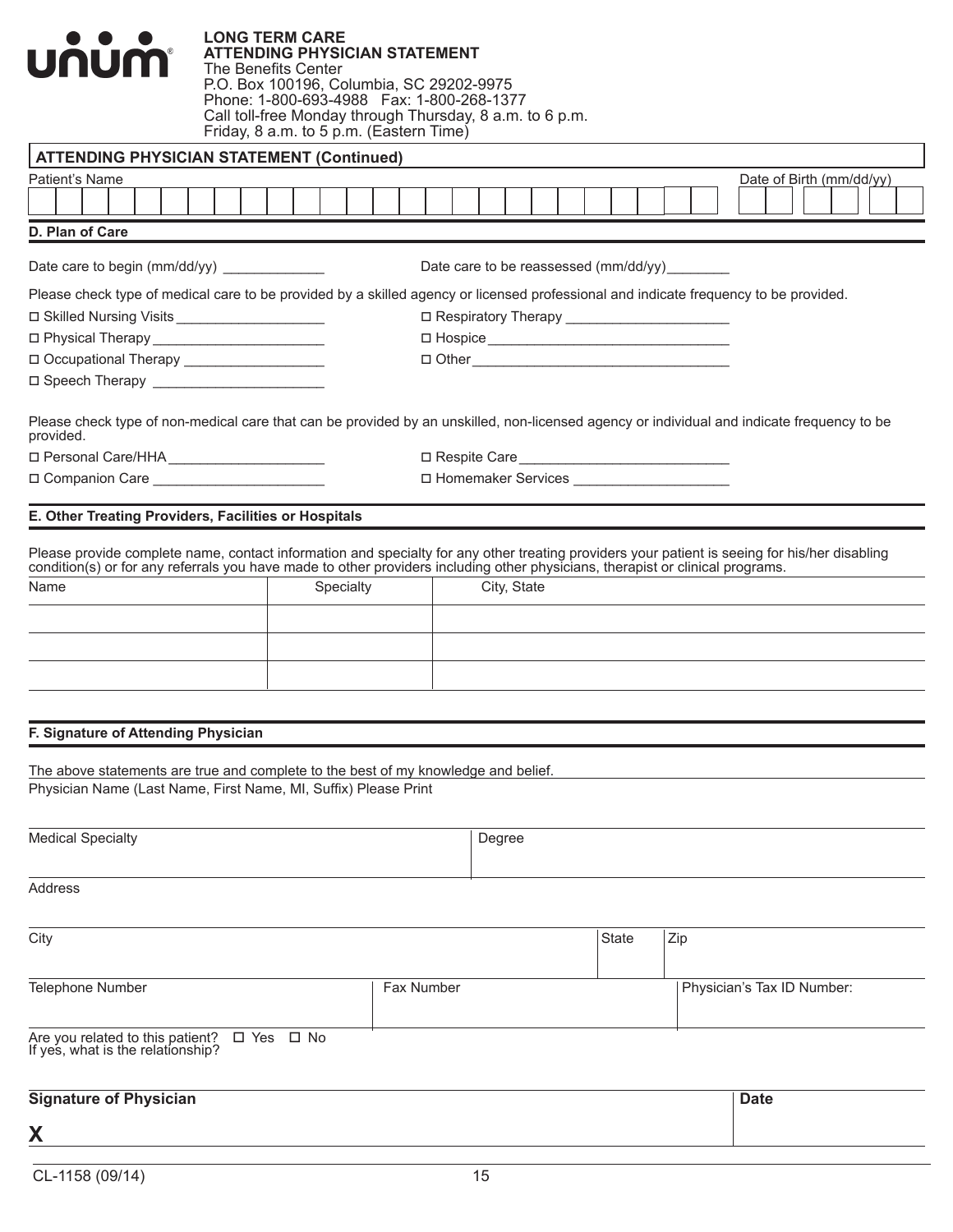

#### **A Brief Overview of a Long Term Care Policy**

In general, an insured's entitlement to benefits for Long Term Care Insurance is based on a loss of independence with Activities of Daily Living (ADLs) and/or the presence of a cognitive impairment requiring another person's assistance/supervision. Assistance with an ADL can mean either the stand-by or hands-on assistance of another individual.

#### **The Activities of Daily Living (ADLs) are generally defined as follows:**

**Bathing** - washing oneself by sponge bath; or in either a tub or shower, including the task of getting into or out of the tub or shower with or without equipment or adaptive devices.

**Dressing** - putting on and taking off all items of clothing and any necessary braces, fasteners, or artificial limbs.

 $\mathcal{L}_\mathcal{L} = \{ \mathcal{L}_\mathcal{L} = \{ \mathcal{L}_\mathcal{L} = \{ \mathcal{L}_\mathcal{L} = \{ \mathcal{L}_\mathcal{L} = \{ \mathcal{L}_\mathcal{L} = \{ \mathcal{L}_\mathcal{L} = \{ \mathcal{L}_\mathcal{L} = \{ \mathcal{L}_\mathcal{L} = \{ \mathcal{L}_\mathcal{L} = \{ \mathcal{L}_\mathcal{L} = \{ \mathcal{L}_\mathcal{L} = \{ \mathcal{L}_\mathcal{L} = \{ \mathcal{L}_\mathcal{L} = \{ \mathcal{L}_\mathcal{$ 

**Toileting** - getting to and from the toilet, getting on and off the toilet, and performing associated personal hygiene.

**Transferring** - moving into or out of a bed, chair, or wheelchair with or without equipment such as canes, quad canes, walkers, crutches or grab bars or other support devices including mechanical or motorized devices.

**Continence** - the ability to maintain control of bowel or bladder function; or when unable to maintain control of bowel or bladder function, the ability to perform associated personal hygiene (including caring for catheter or colostomy bag).

**Eating** - feeding oneself by getting food into the body from a receptacle (such as a plate, cup or table) or by a feeding tube or intravenously.

**Mobility** – is the ability to move from one location to another, indoors and outdoors, even if you must use the support of equipment such as a walker, a mechanical or motorized wheelchair or artificial limbs.

**Ambulating** – is the ability to walk from one location to another, indoors or outdoors, with or without the use of supportive equipment such as a walker, crutches or artificial limbs without the standby assistance of another person.

You will be considered able to perform the above ADLs if the ADLs can be performed by you using equipment or adaptive devices, and you do not require the assistance of another person to perform the ADLs.

#### **Cognitive impairment generally means:**

An insured has suffered a deterioration or loss in their intellectual capacity which requires another person's assistance or verbal cueing to protect them or others as measured by clinical evidence and standardized tests which reliably measure impairment in the following areas:

- (a) short or long term memory;
- (b) orientation as to person (such as who they are), place (such as their location) and time (such as day, date and year);
- (c) deductive or abstract reasoning.

Such loss in intellectual capacity can result from Alzheimer's disease or similar forms of cognitive impairment.

 $\mathcal{L}_\mathcal{L} = \{ \mathcal{L}_\mathcal{L} = \{ \mathcal{L}_\mathcal{L} = \{ \mathcal{L}_\mathcal{L} = \{ \mathcal{L}_\mathcal{L} = \{ \mathcal{L}_\mathcal{L} = \{ \mathcal{L}_\mathcal{L} = \{ \mathcal{L}_\mathcal{L} = \{ \mathcal{L}_\mathcal{L} = \{ \mathcal{L}_\mathcal{L} = \{ \mathcal{L}_\mathcal{L} = \{ \mathcal{L}_\mathcal{L} = \{ \mathcal{L}_\mathcal{L} = \{ \mathcal{L}_\mathcal{L} = \{ \mathcal{L}_\mathcal{$